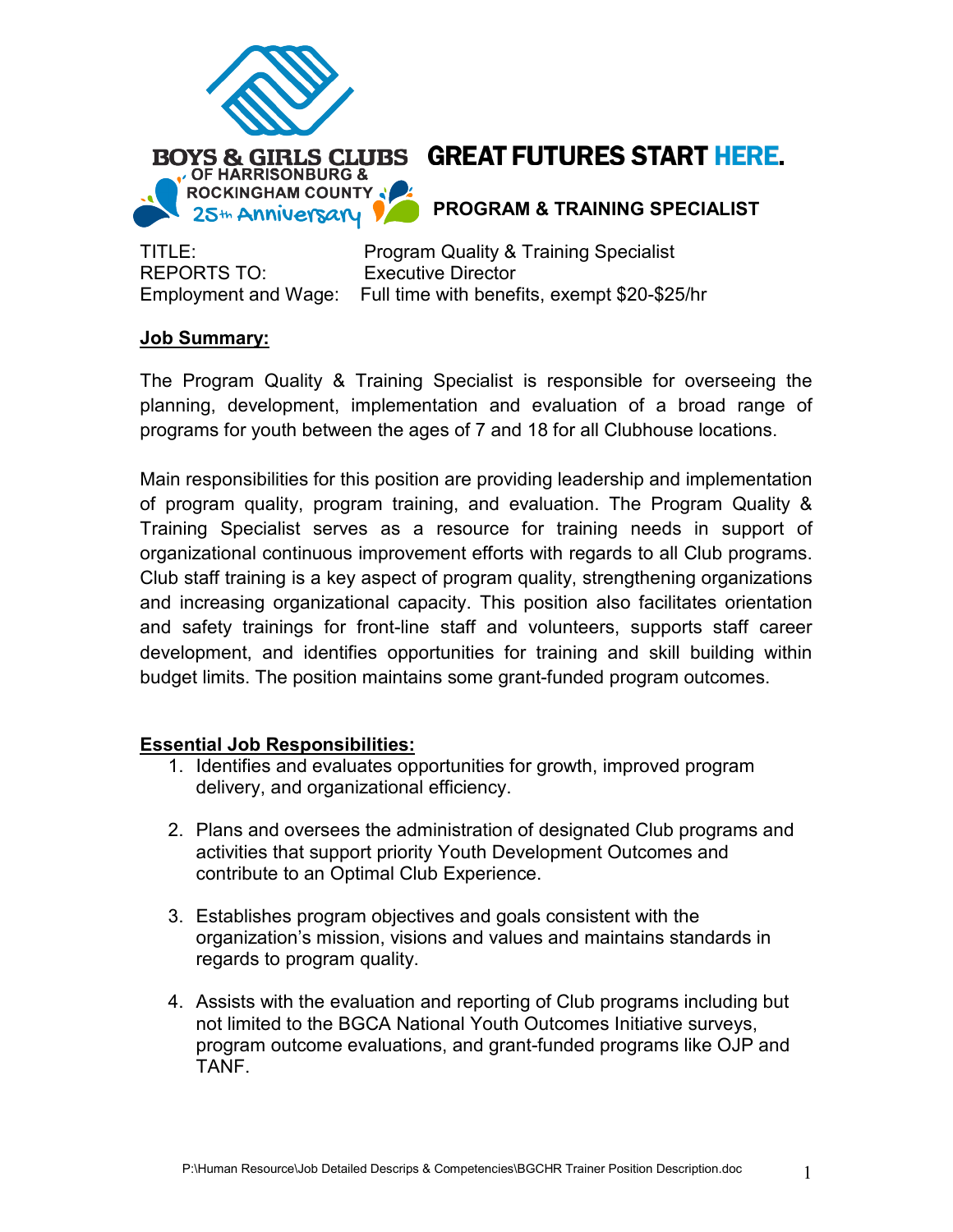- 5. Visits Clubs and Sites regularly to engage staff and conduct program and data collecting and coaching. Maintains professional contact with Club staff, volunteers and members, as well as supervisors in order to receive/provide information related to training.
- 6. Maintains contact as needed with external community groups, schools, and other organization partners.
- 7. Conducts trainings based on identified needs, serving as a resource to Club managers, the board, and BGCA. This includes assisting in onboarding new staff/volunteers.
- 8. Responsible for providing program, quality and training updates for staff, Board members, and other stakeholders.
- 9. Coaches team to improve performance and solve problems while encouraging professional growth.

Additional Responsibilities**:**

• Become a Tier 1 Certified BGCA Trainer

## **Demonstrated Knowledge and Skills are:**

Effective youth development practices and ability to motivate adults and youth.

Understanding of learning techniques (adult and youth), facilitation and youth development practices.

Ability to develop quality programs and curricula plans based on youth needs and organizational priorities and train staff on implementation expectations and effective methods.

Strong administrative and organizational skills.

Mastery of Microsoft Office (Word, Excel, PowerPoint, Publisher).

Strong communication skills, both verbal and written.

Group leadership skills, including an understanding of group dynamics.

Organization, staff and project management abilities.